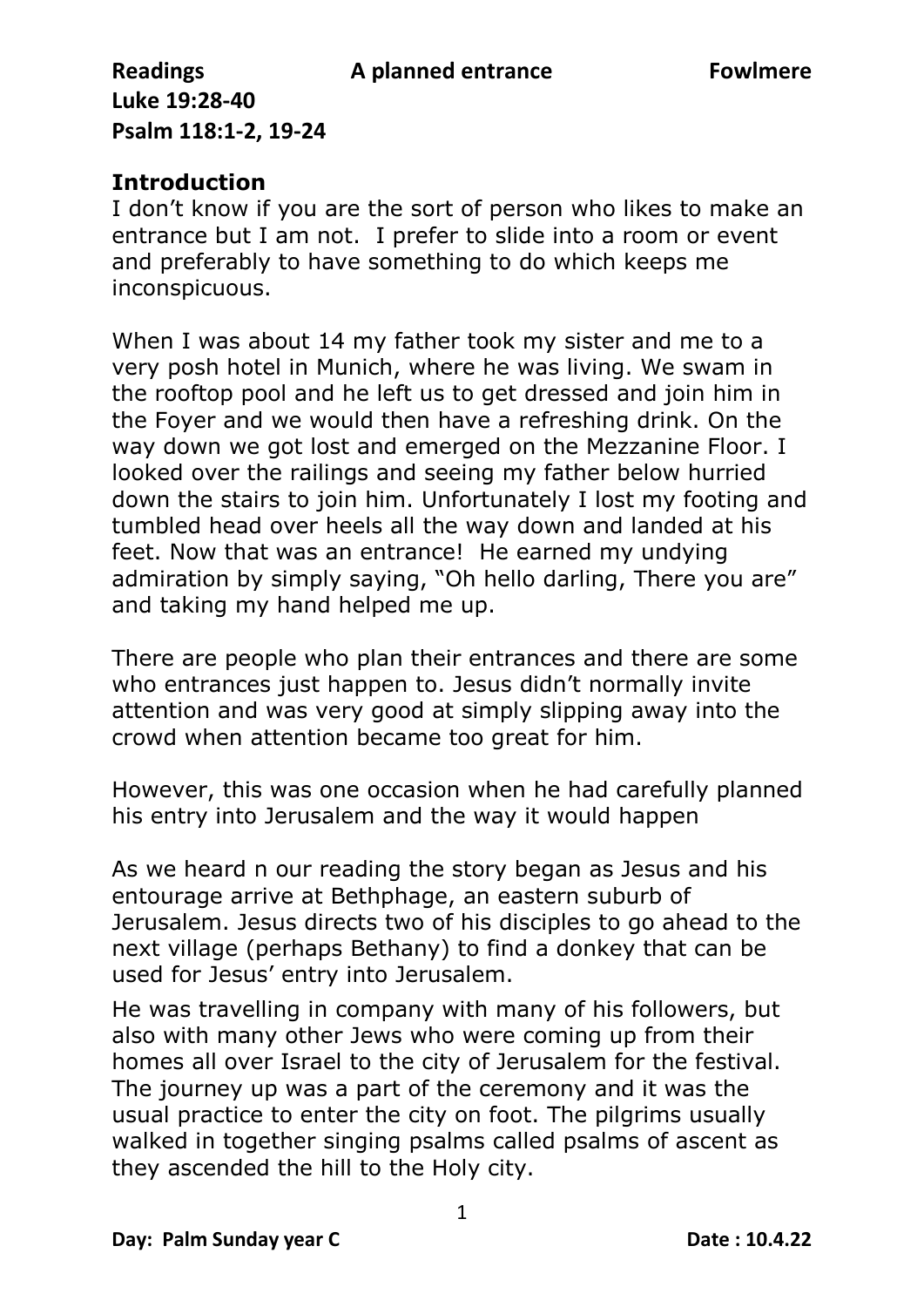Jesus however decided that he would depart from custom and he would ride into the city. He had arranged for a donkey to be available for him to use. Some people interpret Jesus' instructions to his disciples as showing some sort of supernatural knowledge which is perfectly possible but it is just as likely that there was some sort of prior arrangement for him to use a donkey. We know that Jesus had friends in Bethany, that's where Mary, Martha and Lazarus lived and so it's not an unlikely assumption that Jesus had already put steps in place for his entrance to Jerusalem. It is even likely that the owner of the donkey was travelling in with Jesus and had made the arrangements for him so that the message "the master" (or owner) needs him would enable the servants to let the disciples to take the donkey.

It is clear from all four gospel accounts that it was Jesus who took the initiative in the matter of how he would enter the city. He made a deliberate choice to do something unusual – so it clearly had a special significance for him. So what was his intention?

It is the donkey that is the key to understanding Jesus' intention here It seems clear he intended to fulfil the prophecy of Zechariah 9:9

*"Rejoice, rejoice, people of Zion! Shout for joy you people of Jerusalem! Look, your king is coming to you! He comes triumphant and victorious, but humble and riding on a donkey – on a colt, the foal of a donkey."*

This is not a "triumphal entry" since there is no white horse, no trophies, no military language or imagery as would be usual in a triumphant entry. Rather, this is a "royal entry." "The heir of David who was to be anointed as king rode a donkey to his coronation." That was true of Solomon who gained David's throne as well as others who sought it like Absalom and Mephibosheth. With unmistakable symbolism, Jesus lays claim to being the authentic Son of David coming to Jerusalem to be anointed as the messianic king.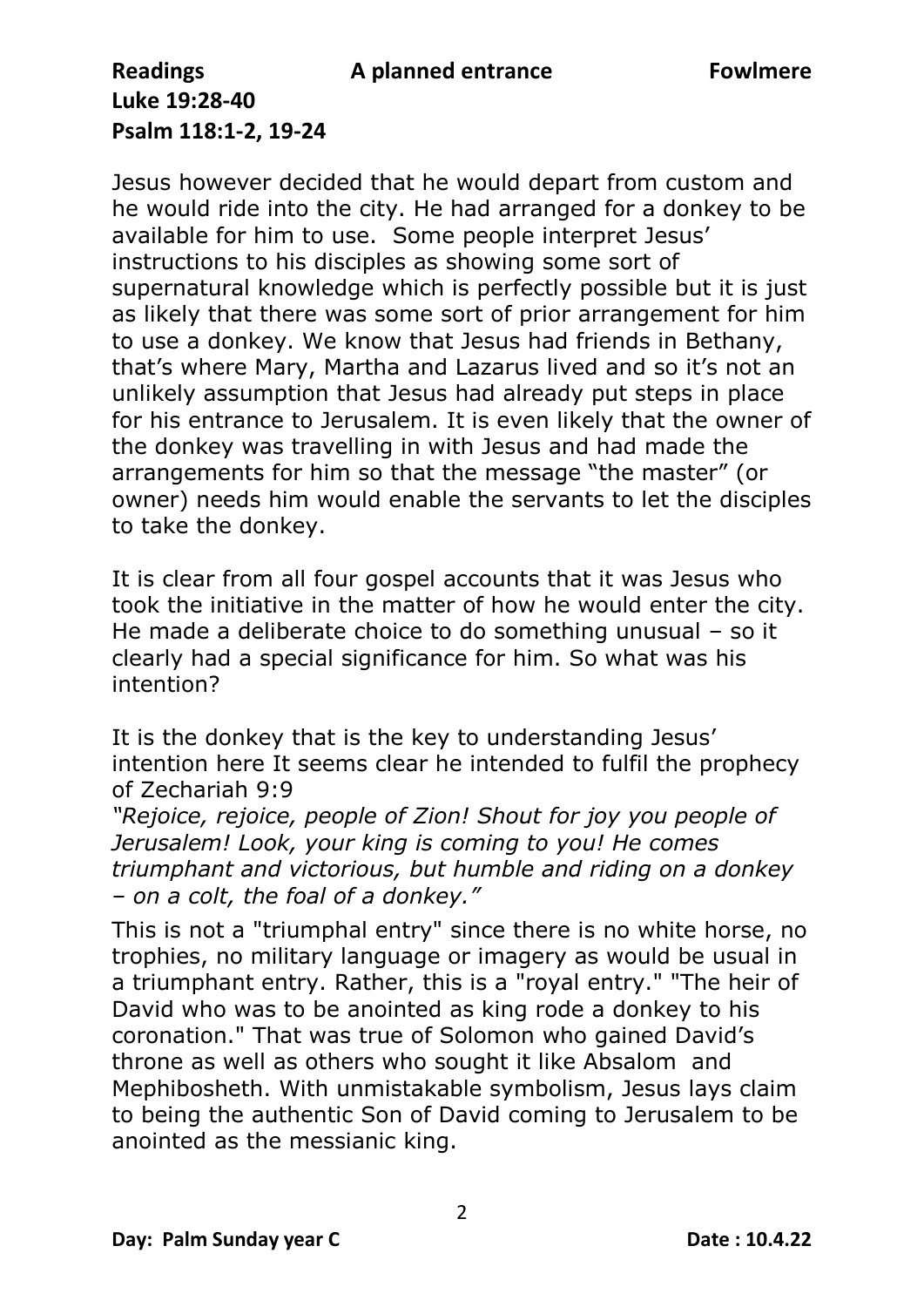Jesus knew that the religious leaders were out to get him and yet instead of slipping into the city under the cover of darkness he rides triumphantly in a manner that is bound to reveal him as Messiah. Jesus entered Jerusalem in a way that deliberately set himself in the centre of the stage and deliberately riveted every eye upon himself. All through his last days there is in his every action a kind of magnificent and sublime defiance; and here he begins the last act with a flinging down of the gauntlet, a deliberate challenge to the authorities to do their worst.

Our passage doesn't tell us how the Jewish authorities reacted to Jesus' actions but it does tell us how the bystanders and fellow travelers reacted *v8 "Many people spread their cloaks on the road, while others cut branches in the fields and spread them in the road."* The bystanders recognise that Jesus' actions proclaimed him to be the promised Messiah and King. Spreading of garments in his path was a sign of homage to the King of Israel. as we see in 2Kings chapter 9. *"At once Jehu's fellow officers spread their cloaks at the top of the steps for Jehu to stand on, blew trumpets, and shouted, 'Jehu is King!'"* 

In the same way that we would expect to put down a red carpet for royalty (and these days celebrities of every sort) the Jewish people would expect to put down their cloaks on the road for their king to tread over. By putting down their garments and the branches for him to ride over the bystanders were endorsing Jesus' symbolic actions. They were showing that they recognised the statement he was making and responded joyously by shouting and singing psalms that took up the theme.

So Jesus was proclaiming himself as the promised Messiah and King yet he was also making a statement about the nature of his kingship. Zechariah's prophecy spoke of a king who would "speak peace to the nations" not a conquering nationalist Messiah. He entered Jerusalem as a king but his majesty was hidden under an outward appearance that was far from kingly. He came on a borrowed, untrained foal, with no leather and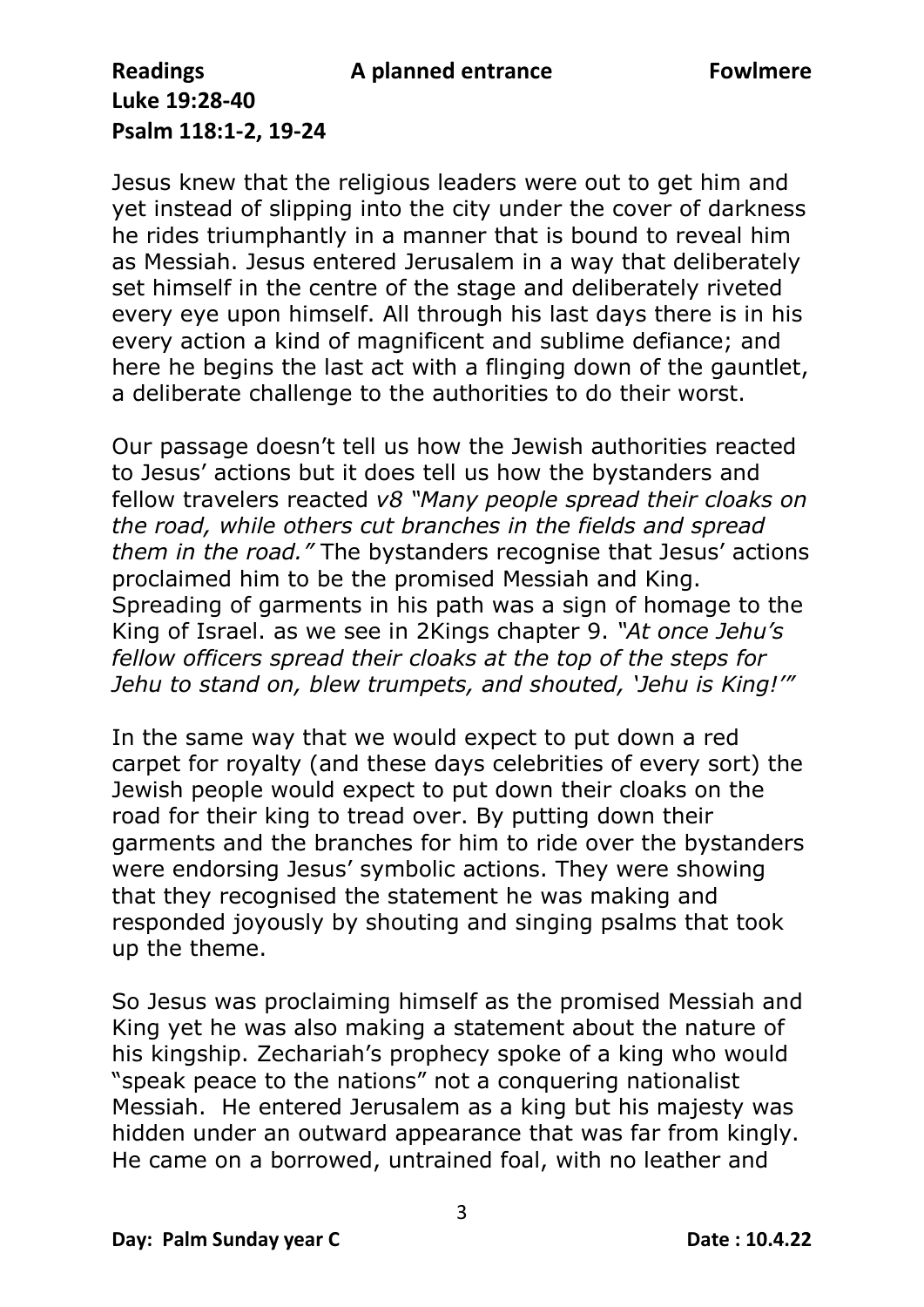gold saddle and bridle. His followers had to throw their robes over the donkey for him and so he came with a kingly bearing and yet with meekness and lowliness.

So today, as we celebrate Jesus' entry into Jerusalem on his way to die, as we receive our palms and sing hosanna again, what significance do Jesus' actions that first Palm Sunday hold for us.

**First:** they remind us that Jesus chose his destiny and more than that embraced it.

I think sometimes we can see Jesus as having been rather carried along by events, the innocent victim that had to die to make amends for our sin and failure. But that is far from the case. Jesus, when he came to earth as a human being came with the intention of dying for us and his whole life on earth was moving towards the point when he would be seen to be the promised messiah by dying on a cross.

He made the choice to give himself for us and he embraced that choice, deliberately and whole heartedly. As we walk the path of his last days again this week let's remember that. Let's remind ourselves that Jesus chose to die for us and gave himself totally for our salvation.

**Secondly** they remind us that Jesus is the promised Messiah and that his coming and dying fulfilled all God's plans for his people.

The events of the last week of Jesus' life are filled with symbolism. All of Jesus' actions and words were carefully chosen and designed to show to his disciples and to us that he was indeed the promised saviour who would rescue God's people and restore them to friendship with him. As we walk the way of the cross this week let's look at his actions and think about his words and remind ourselves again who he is and what he has done for us.